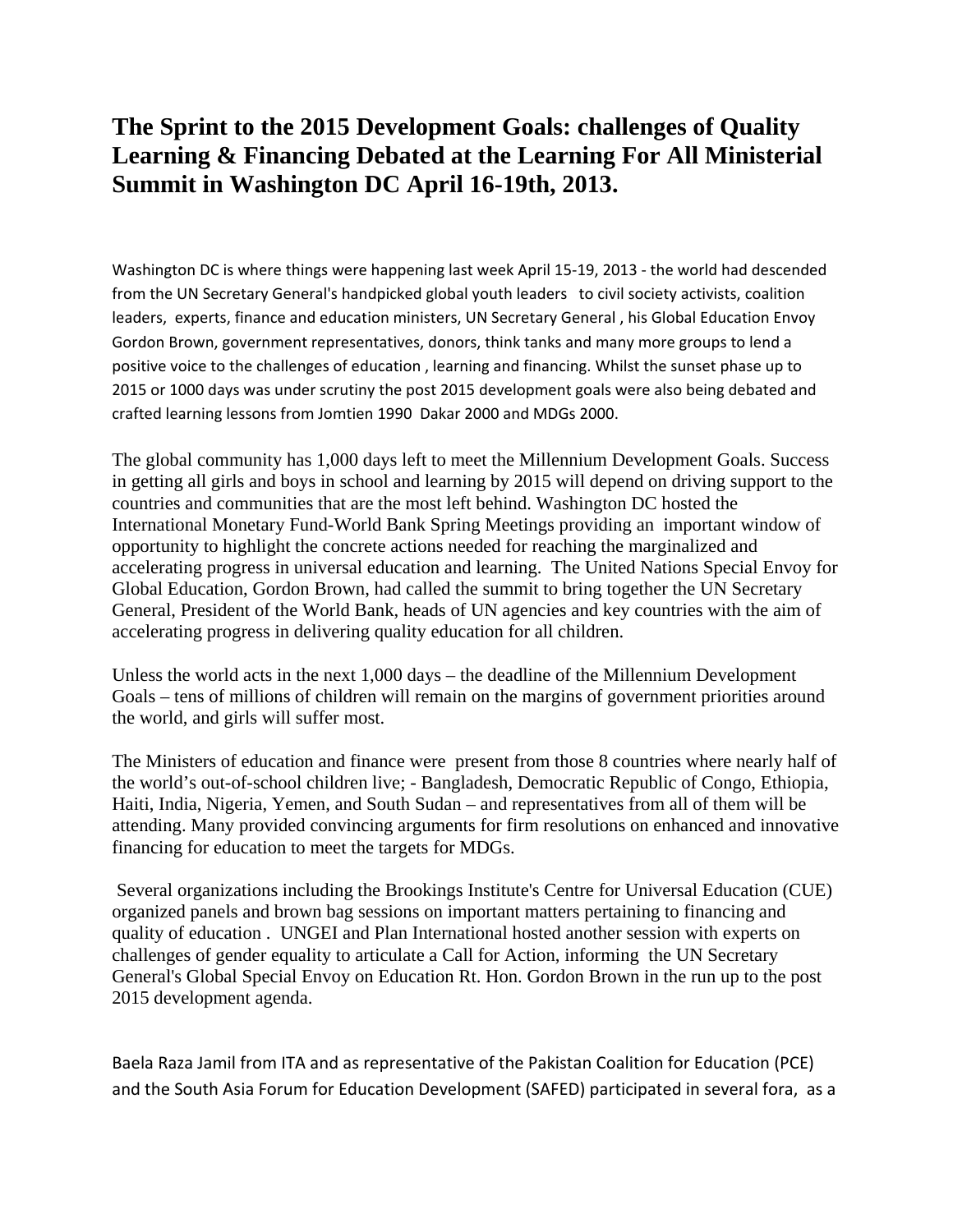speaker, panelist, expert in the above sessions at the Brookings Institute and also with Rt. Hon. Gordon Brown UN Special Envoy for Global Education on roundtables for a call to action for Education For All and beyond.

The panel on April 17th was moderated by Rebecca Winthrop, Director, Center for Universal Education at Brookings and the panelists included: Baela Raza Jamil, Director of Programs-ITA/ Center of Education and Consciousness, Pakistan, Albert Motivans, Head of Education Indicators and Data Analysis Section, UNESCO Institute for Statistics, Sumaya Saluja, Program Coordinator, YP Foundation India, and Kevin Watkins, Nonresident Senior Fellow, Center for Universal Education at Brookings.

Baela presented the evidence from the citizen led initiative Annual Status of Education Report (ASER) Pakistan as a major South -South initiative across 7 countries of South Asia and Subsahran Africa highlighting the centrality of learning and quality as the foremost agenda for education. Its capability of giving disaggregated data on gender , geography, wealth and learning is powerful to support actions for addressing the current gaps in quality, access and equity. The household based approach is inclusive to tap all children irrespective of which schooling system they participate or for that matter do not participate. This identifies for policy makers and doer the most critical groups that can be reached for action. The program is a public service by the citizens and for the citizens used powerfully today by the government, planners and politicians alike.

Gordon Brown hosted a three hour program on Friday 19th April at the New York University Global Academic Center in Washington DC, including a round table on Slavery with civil society titled **FROM EXPLOITATION TO EDUCATION- ENDING CHILD SLAVERY and a Call to Action session. During the latter h Baela Raza Jamil handed over the one million signatures of out of school children from Pakistan to both the special envoy and to Ambassador Sherry Rehman. The one million signatures handed over were actually the second million collected in a short span of 13 months (March 2012 to April 2013) by members of youth groups and civil society organizations and schools across Pakistan. ITA has been able to do this work due to wide ranging partnerships with the Pakistan Coalition for Education (PCE) ; Child Rights Movement (CRM), working closely with the National Commission for Human Development (NCHD) , media groups and teacher unions across the country. These groups have helped mobilize unprecedented support for the advocacy work. During Gordon Brown's visit to Pakistan civil society activists presented the first million signatures on November 9th 2012 which were subsequently presented by him to the President on Malala Day November 10th 2012. Three days later the first right to education bill was passed by the National Assembly and ratified in December 2012 by the President for Islamabad Capital Territory(ICT). Since then two more bills/ordinance on RTE have been passed in Sindh and Balochistan .** 

Baela Raza Jamil as a representative of civil society on education in Pakistan and the South Asian region also gave interviews to radio station America Abroad Radio and attended the session on Learning

.